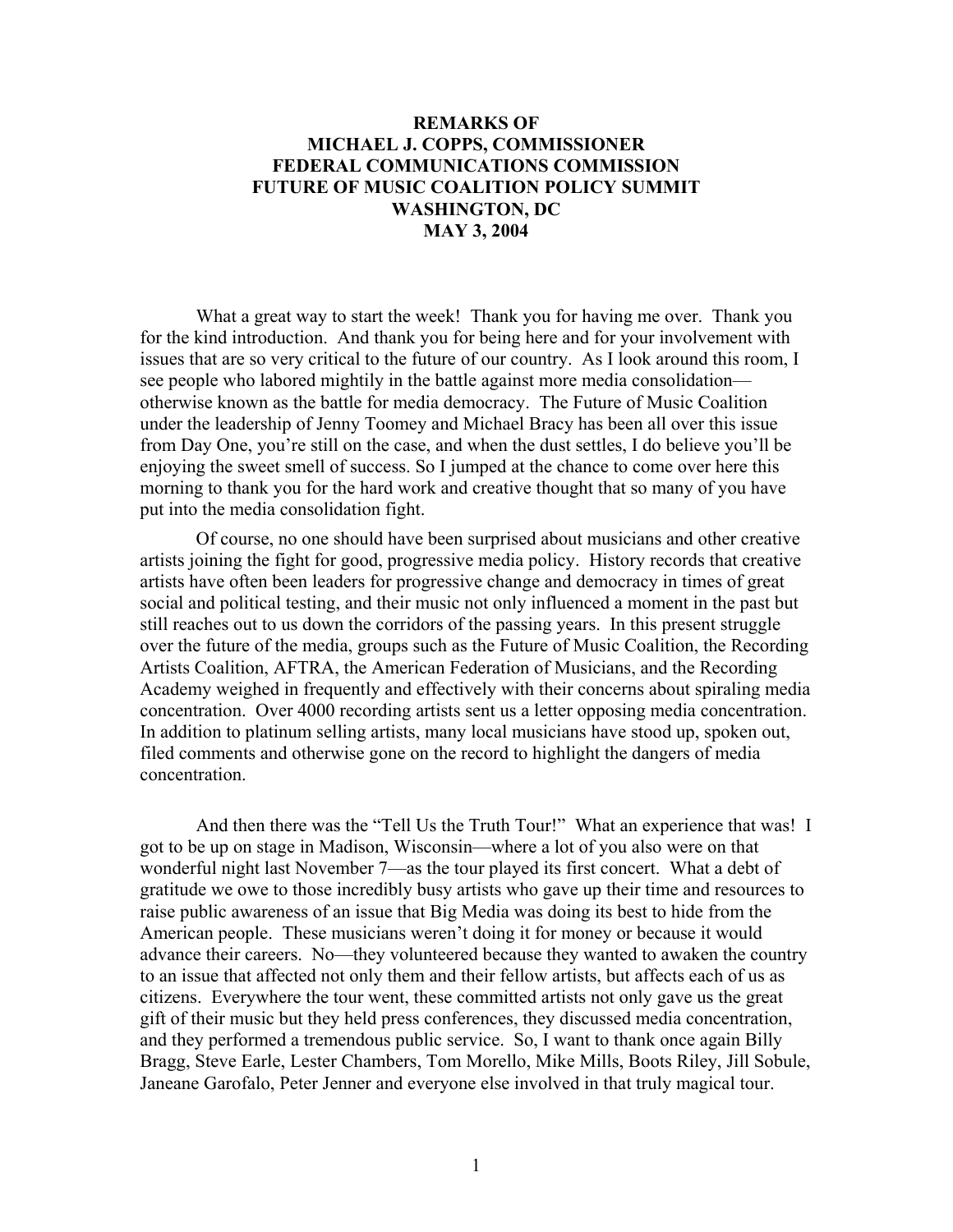It took a lot of people to bring this issue to the forefront of the nation's consciousness. It took people raising their voices in song, in protest, in books and pamphlets, in whatever media and whatever forum they could manage to penetrate, to get this issue front-and-center and to force the issue of media concentration outside the pages of *The Federal Register* and into the mainstream of America. Working together, you succeeded in moving this issue outside the Beltway and out onto the highways and byways leading into every city, town and village in America. You made a difference. *What* a difference *you* made!

Because of the efforts made by you and so many like-minded groups and individuals, millions of Americans now understand that media concentration is not a threat -- it is a reality. Because of your efforts, it is no longer insider information that Big Media conglomerates own not only television and radio stations, but newspapers and cable channels and cable networks and production studios and music promotion and advertising firms and even those hallowed portals of the Internet that were supposed to be forever free. Because of your efforts, there is the growing realization that having a few powerful masters controlling the production of what we see and hear and read, as well as controlling its distribution, is inimical—truly inimical—to the interests of us all. It's just plain bad for America.

What's *good* for America is the kind of citizen action you became part of. Across the political and cultural spectrum, people banded together in a common cause. In these times when so many issues divide us, you participated in mobilizing an unprecedented army – a coalition of left and right, liberals and conservatives, Democrats and Republicans, who understood the dangers of too much concentration and who went to work to do something about it. Concerned parents and creative artists, religious leaders, civil rights activists, labor organizations, young people, old people, broadcasters and many, many others united on this issue. You made it a national issue.

So you have already made a difference. Part of that difference is to be seen over at the FCC. The Commission now must explain its acts to a far more informed and involved citizenry than it did just a year ago. The obscurity of this issue that Big Media and some at the Commission relied on in the past is gone forever. Another part of the difference you made can be seen up on Capitol Hill, where long-time champions of good media policy found themselves joined by many more colleagues than they ever expected. The U.S. Senate has voted to overturn the FCC decision in its entirety and over 200 Members of the House of Representatives have asked the House Leadership for permission to vote on the same resolution of disapproval. They were denied that vote—a denial of democracy that should worry us all. And part of the difference you made can be seen in the courts because a united coalition took one look at those god-awful rules that the Commission majority passed on June 2 and marched them right into court, a court which immediately stayed the new rules, heard arguments and is now writing a decision on what to do about it.

No question, then, that you made a difference and congratulations are in order. But now, my friends, we must move beyond congratulation to challenge. This is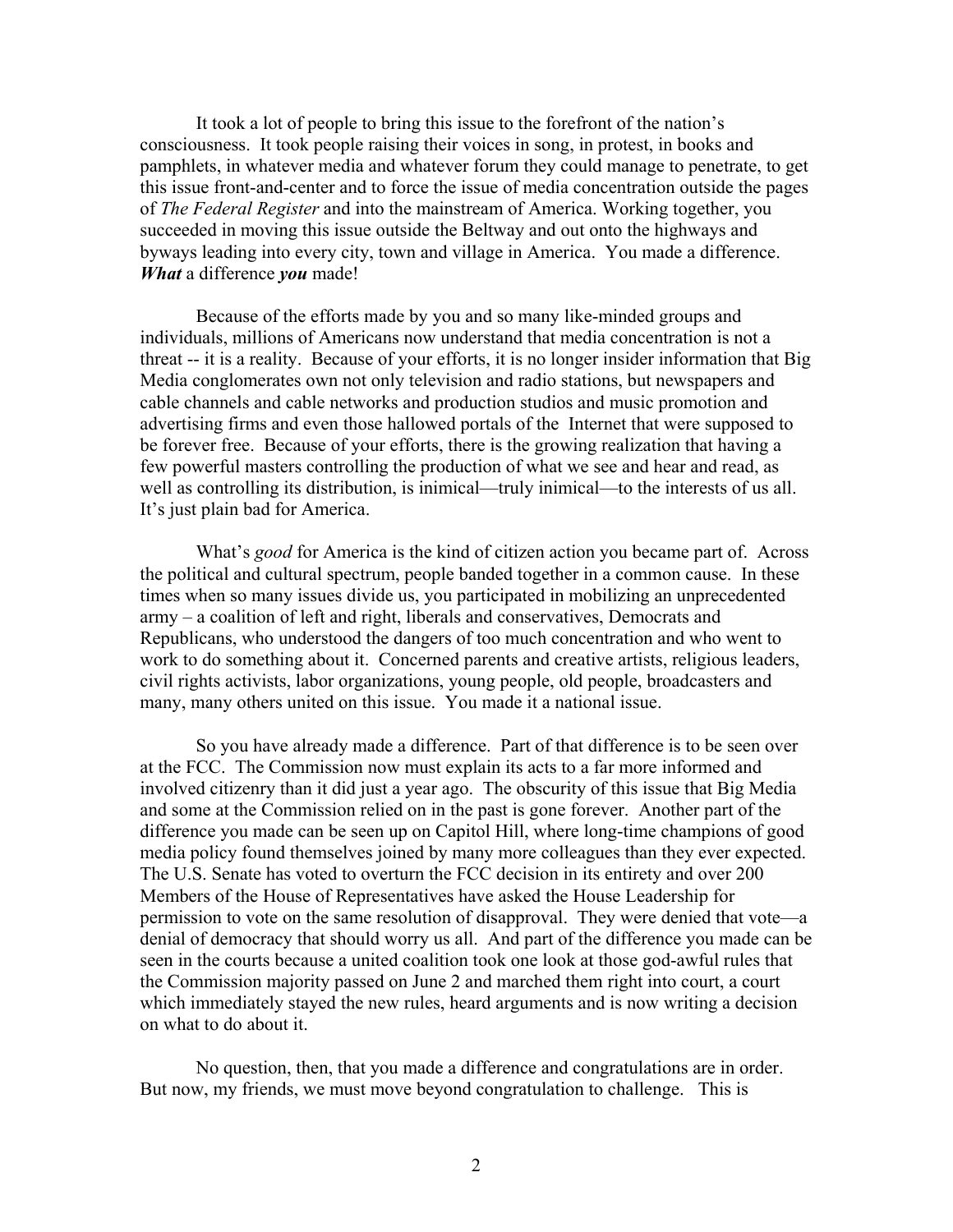demonstrably *not* the time to slow down. Big Media, on its side, isn't slowing down; neither should you. This is the best opportunity this country will have, perhaps for years, to do something about media concentration and to make sure the public's airwaves serve the public's interest. So don't permit yourself the luxury of sitting back. Don't accept anyone's counsel of caution or assurances that this problem can be settled sometime later on. It needs to be fixed now. And if it's not fixed now, the consolidation genie will be out of the bottle with an energy the likes of which we have never seen and that genie is hungry to complete every kind of merger, acquisition and swap imaginable. It could happen easier than you think. It will happen—without your vigilance and without your continued involvement.

You folks in music bring a special perspective to the Big Media debate. Because, in addition to all those other things that Big Media increasingly owns, it increasingly owns the creativity that goes into our mass media. Think about that. They own the distribution, they own the production and, more and more they are getting hammerlock control on creativity itself. Anything with the name "independent" on it seems to be on the endangered species list. That's why I'd like to see some sort of set-aside, like 25- 35% of prime-time hours, for independent creators and producers. There's a lot more creativity and genius out there across America that our media should be reflecting than the lowest common denominator entertainment from Madison Avenue that currently infuses so much of the programming we see and hear. More independent programs would also be a boon to localism, diversity and competition—those three essential building blocks for a healthy and dynamic media environment, currently all under the gun. Localism, competition and diversity, by the way, aren't luxuries, nice things to have if we can afford them. They are necessities for a thriving American society and we can't afford *not* to have them. They are essential for the quality of entertainment our citizens enjoy. And they are essential for the vitality of America's civic dialogue. We need them across our entire media landscape. Your FCC ought to be nourishing these all-American traits, not subverting them.

What I see at this particular Commission is a tectonic shift in policy-making across the whole wide range of media and telecommunications issues that are under our jurisdiction. It is a shift in decidedly the wrong direction. We are endangering competition by putting too much power into the hands of too few people. We are pushing aside local creativity, talent and production and replacing them with culturally stultifying news, information and entertainment homogenization. In the process, my friends, the FCC is short-changing its responsibility to protect the public interest.

The public interest—some claim it's unworkable, even unknowable. Forget about it—it's the angel that never appears. Yet there it is, appearing some 110 times in our enabling telecommunications statute, put there to be our lodestar. And all these qualities I have been talking about are exactly what the public interest is.

I know that many of you are feeling the effects of consolidation as you seek to get your creative product out to a wide audience. You know better than I what happens when distribution channels are put beyond your reach. Radio deregulation gives us powerful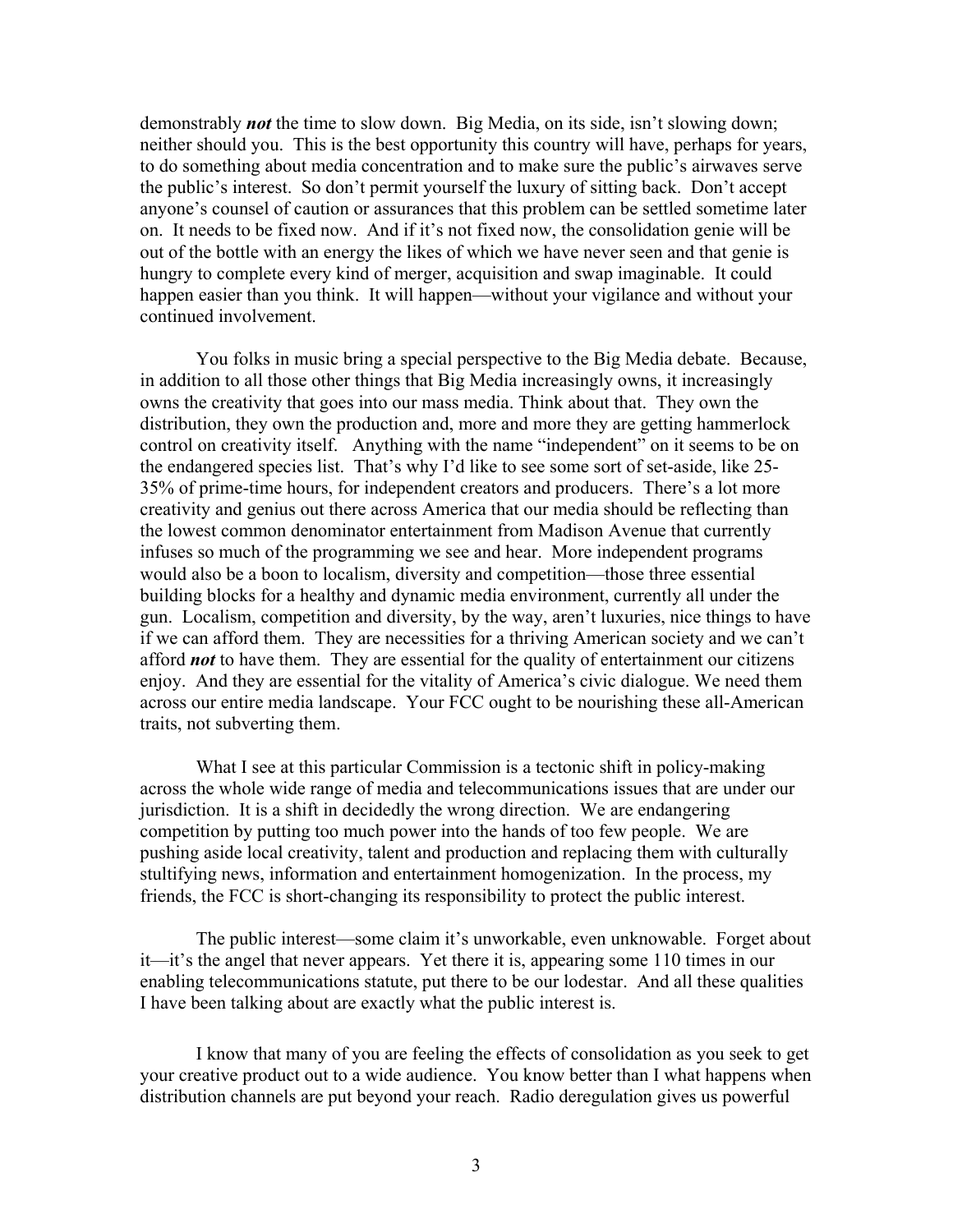lessons. The loosening of ownership caps and limits eight years ago created real problems in radio, most experts agree. Now, arguably, consolidation also created some economies and efficiencies that allowed broadcast media companies to operate more profitably and may even have kept some stations from going dark and depriving communities of service. And that's fine. That's why many Congressmen and Senators voted like they did. But the consolidation that ensued went far beyond what anyone expected, leading to outrageous concentrations of social, cultural and political influence. Conglomerates now own dozens, even hundreds – in one case more than a thousand – radio stations all across the country. Many markets are oligopolies at best. Competition in many towns has become non-existent as a few companies -- in some cases a single company -- bought up virtually every station in the market. More and more programming seems to originate hundreds of miles removed from listeners and their communities. And we know there are one-third fewer radio station owners than there were before these protections were eliminated. And minority ownership is on the way to becoming an historical curiosity.

Respected media watchers argue that this radio concentration has led to less coverage of local news and less public interest programming. When it comes to entertainment, you good folks in the Future of Music Coalition found in your multi-year study an homogenization of music crowding out local and regional talent. Others point out that radio serves now more to advertise the products of vertically integrated conglomerates than to entertain Americans with the best and most original programming.

Rather than learn the lessons of radio concentration, the FCC plunged ahead and voted to visit this policy of "Clear Channelization" on the rest of our media. And if those rules are allowed to go into effect, a single company will be able to own up to three TV stations, eight radio stations, the already monopolistic newspaper, the cable system and potentially the portals of the Internet in the larger markets. The big networks will be permitted to buy up even more local TV stations than they already have to cover potentially up to 90 percent of the market. Newspaper-broadcast cross ownership would be acceptable in 179 of our 210 media markets, and TV duopolies would receive the green light in up to 162 markets. It's breath-taking.

At issue in the Commission's dismal decision of last June is how America's TV, radio, newspapers and even the Internet are going to look for years to come. Who is going to control the media? How many -- or rather, how few -- companies? And for what purposes? How will we assure quality TV and music instead of being so often fed a diet of pre-canned, nationalized fare aimed primarily at selling products? Will we still be able to get real local news and clashing points of view so we can make up our own minds on the issues of the day? The issues here boil down to whether a few large conglomerates will be ceded *content control* over our music, entertainment and information; *gatekeeper control* over the civil dialogue of our country; and *veto power* over the majority of what we and our families watch, hear and read. These are incredibly huge stakes.

What you have to also remember is that this is only the latest, most radical step in a twenty-year history of undermining the public interest. The first great wave hit in the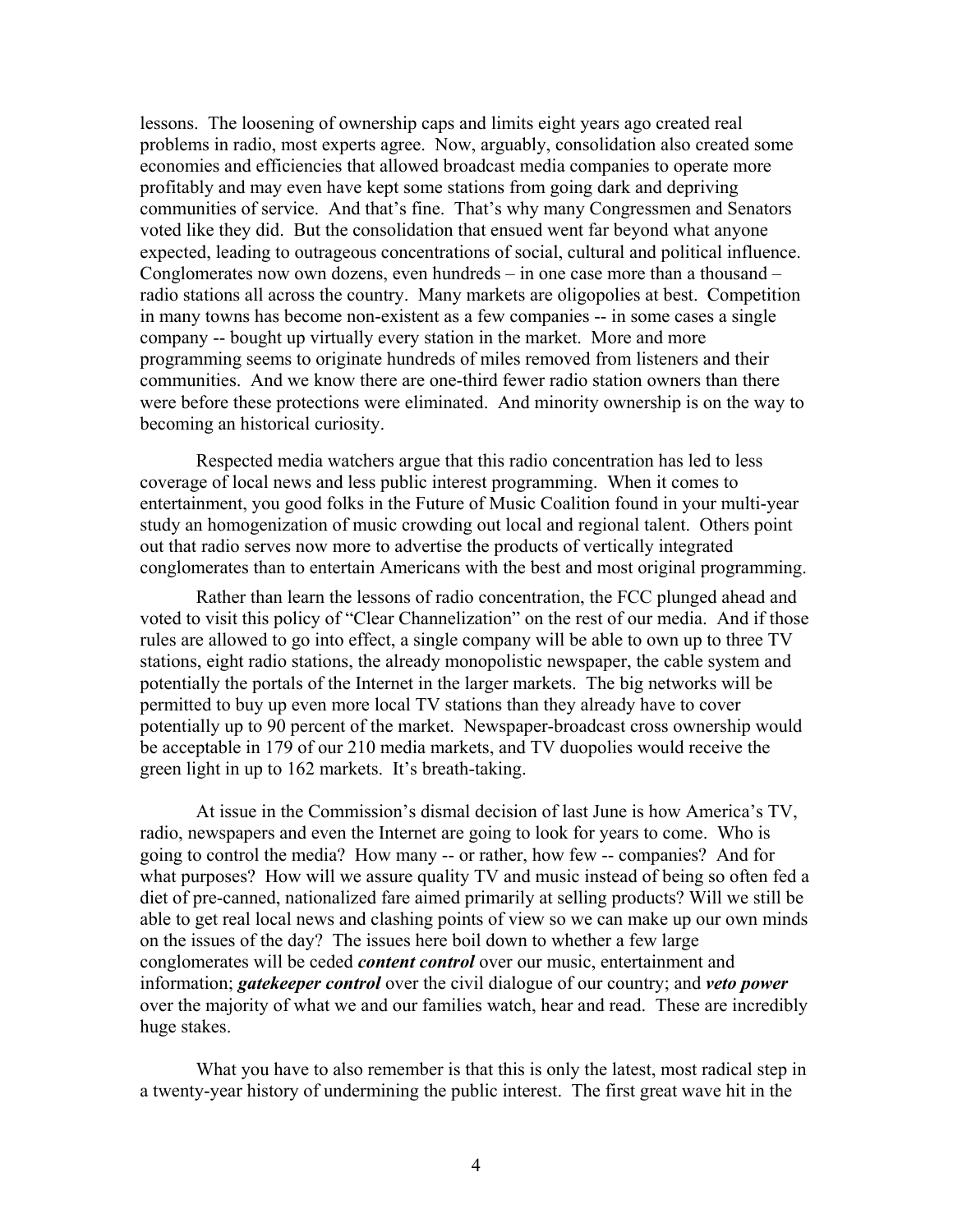1980s, when the guiding rationale at the Commission was that television is nothing more than a toaster with pictures. Well, that Commission burned the toast. And this present Commission is upping the toaster's amps. Step by step, rule by rule, bit by bit, we have allowed the dismantling of public interest protections and flashed the green light to the forces of consolidation, until now a handful of giant conglomerates are on the inside track. Fundamental protections of the public interest have been allowed to wither and die. Vertical safeguards, such as the financial syndication rules, are long since gone. Horizontal protections were whittled significantly down long before June 2. License renewal is a joke. Requirements like ascertaining the needs of the local audience, the Fairness Doctrine, teeing up controversial issues, providing demonstrated diversity in programming—all these and more have long since been abandoned. Rigorous public interest scrutiny is more a quaint relic of the past than an effective safeguard to protect against excessive concentration.

Over the years, the Commission has come to rely more and more on marketplace forces as a proxy for serving the public interest. Don't get me wrong—I don't have anything against folks making a buck from their media investments. We decided long ago in this country that the media would be part and parcel of our great system of capitalist enterprise and that's fine. But our licensees, in return for the privilege of using airwaves that belong to somebody else—somebody called The People—undertook and pledged to serve the public interest. It's a very different and very special industry. And when its foundation stones begin to crack and things like diversity and localism and competition are imperiled, then it's past time that we wake up and do something about it. I think the heart and soul are going out of much of our media. And by neglecting to do justice to proposals such as requiring more independently produced programs, or disciplining the mad bazaar of media consolidation deals, or encouraging more diversity, we are skirting perilously close to taking the public interest out of the public airwaves.

During the hearings on media concentration that my colleague, Commissioner Adelstein, and I held across the country, we saw and heard first-hand the stories of so many hundreds of citizens about the detrimental impact that consolidation has already had on their local media and their fears about where still more concentration will lead. We heard from people laid off from the newsroom when local news got the ax from the new owner. We heard from creative artists who couldn't get air time for their music because they weren't on the centralized, homogenized play-lists. We heard from independent programmers who couldn't find outlets for their programming because the networks and the studios had that hammerlock on so much of what is produced.

Everywhere we went we heard anguish over the prospect of more local and independent stations facing imminent takeover by one of the media giants. People are worried because it is precisely these independents that are serving diverse audiences in local communities, and it is at these kinds of stations where I still find a large measure of broadcaster dedication to serving the public interest. The fear is that they will be the first casualties of a buy-out, taking local diversity with them. Those few that remain will find themselves less and less captains of their own fate and more and more captives of Wall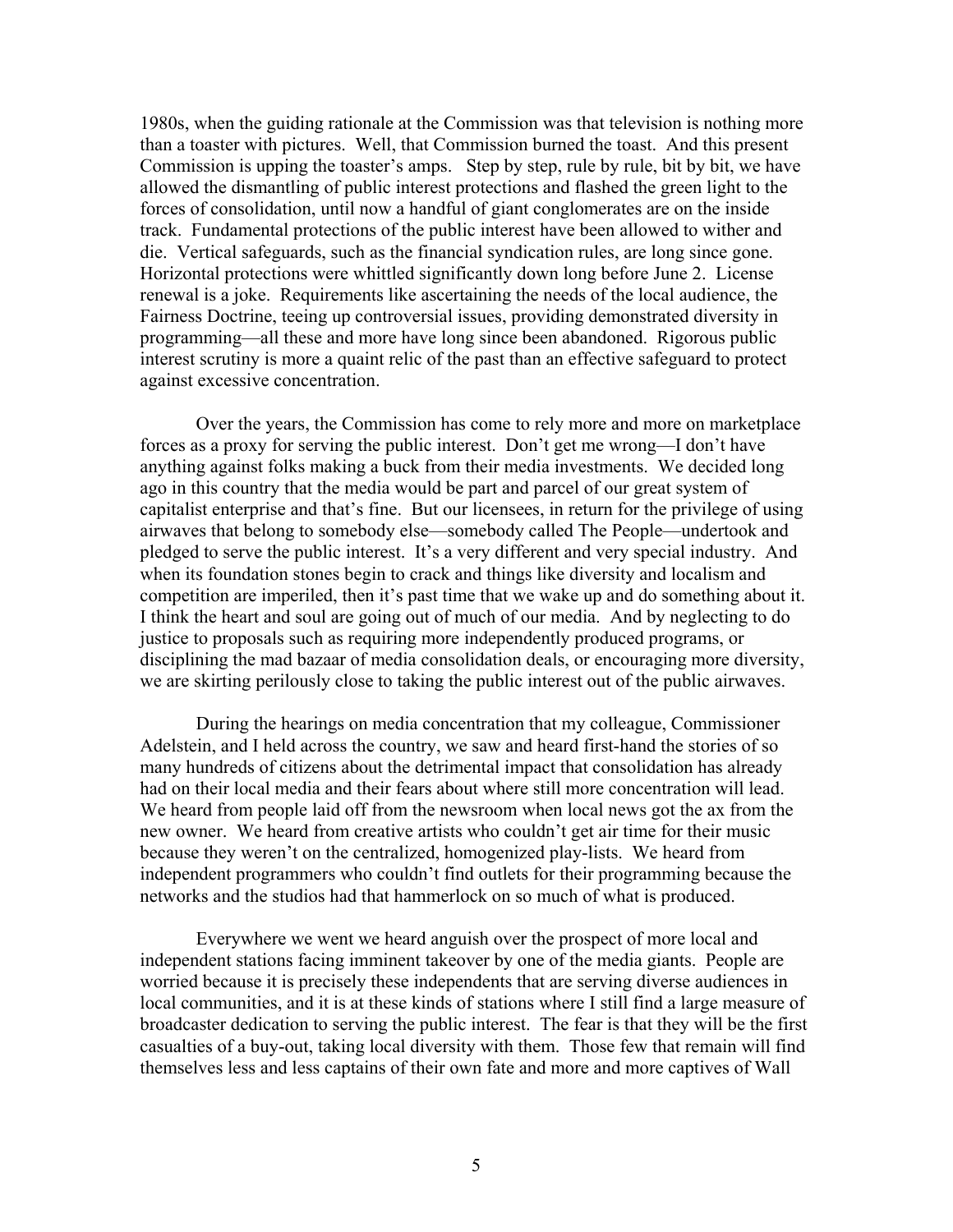Street and Madison Avenue manipulators. That's just not the way things are supposed to be.

 There were so many important questions that should have been addressed in the ownership proceeding that were not. Let me mention a couple.

What might be the effects of further concentration on America's minorities in terms of providing Hispanic Americans and African Americans and Asian-Pacific Americans and Native Americans and other groups the kinds of programs and access and viewpoint diversity and career opportunities and even advertising information about products and services that they need? America's strength is, after all, its diversity. Diversity is not a problem to be overcome. It is our greatest strength. *Our media need to reflect this diversity and to nourish it.* Yet, the number of minority owners has dropped by a shocking, and nationally embarrassing, 14 percent. And there has been an even greater drop in minority station managers and newsroom employees. Why not ask these questions *before* we change the rules instead of creating the potential for even more harm?

What is the impact on small, local broadcasters? Consolidation could sweep them all before it. Media analysts expect that the only option for most local broadcasters will be to sell if the new rules go into effect. And that those that want to remain will face an extremely tough road. During our hearings, we heard from small broadcasters that had already been squeezed out of the market. That's not good for them and it's not good for you and me, either.

Then there is the question of local artists getting airtime on local stations. In our hearings, we heard time and again that if you do not have a major label contract with promotional money behind it, you can forget about airtime. We heard that various types of paid consideration and business relationships influence programming decisions more than do the merits of recordings. We heard from recording artists like Tift Merritt in North Carolina who have major label contracts but can't get airtime in their home states.

My colleague Commissioner Adelstein has already spoken up on this issue. It is now time for the Commission to take seriously these allegations that institutional and structural barriers are preventing so much music from getting onto the public airwaves. Does local music no longer have a place on local commercial radio? Is that in the best interests of our citizens?

In the near future, the Commission will launch an inquiry to examine localism. It is important that this proceeding not become business as usual. If you have experiences you can share, I hope you will do so. In the meantime, the FCC ought to do more than just ask preliminary questions designed to determine if we need to change our disclosure rules. We should investigate allegations of pay for play that might form the basis for enforcement action under current rules. And we should obtain and analyze data and playlists from the industry to determine if ever more media consolidation makes this problem worse. A recent study of a sample of FM rock stations undertaken by Gabriel Rossman at Princeton found that the larger a station group is, the less there is of song and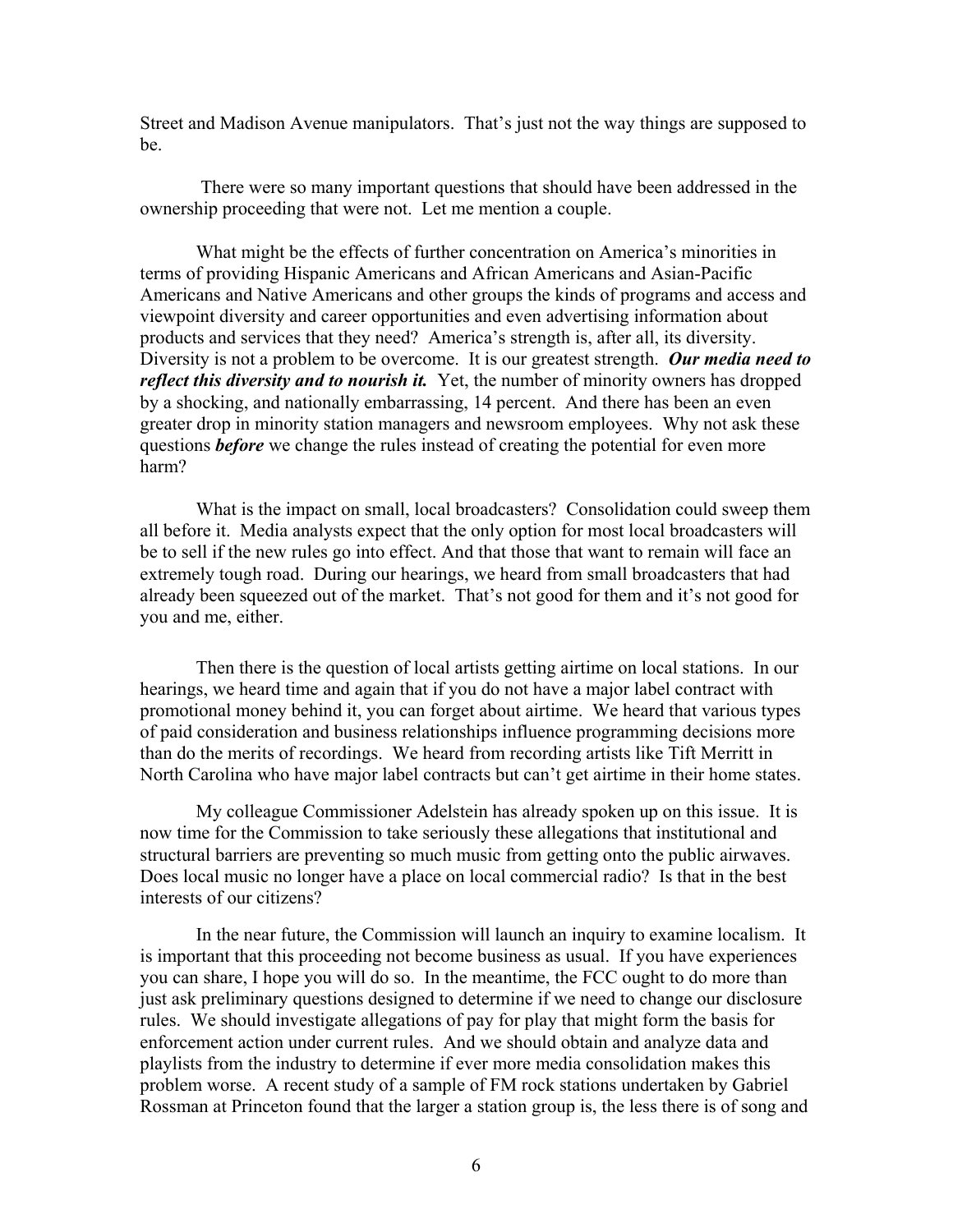artist diversity. The FCC should use this study and build on it to understand what is happening in radio and music rather than just proceeding pell-mell in the happy notion that the market will solve all problems. Sometimes markets create problems.

Two more quick thoughts. First, there is now an additional way for you to be involved in these issues. As we make the transition to digital, there is a crying need to update our rules on the public interest obligations of those who are given the right to use spectrum, particularly those who will multi-cast additional program streams. The potential of digital television and radio is enormous and I believe the rewards, for everyone, can be enormous, too. But while we have been very attentive to expediting the mechanics of the digital transition—things like DTV tuners and the like—and while we've made progress there, on the central questions of what the digital transition means for the public interest, we have a bad case of lock-jaw. The result is a great big digital gap. We actually started having a discussion about digital television and the public interest a few years ago and it was a pretty good one. The Commission even initiated a couple of specific proceedings—one on children's programming for DTV and the other a requirement for disclosure of the station's public file on the Internet. But three years later they have yet to be completed.

I want us to finalize action on these two specific rulemakings and then go beyond that with a more comprehensive proceeding on the public interest obligations of digital television broadcasters. I am pleased to see that a coalition – the Public Interest, Public Airwaves Coalition – has formed on this issue to press for such things as more local civic and electoral affairs programming and more independent programming.

I hope you'll take me up on getting involved in this, and expanding the public interest discussion to include radio. We have an opportunity in radio to avoid the experience we have had so far with digital television and accord the public interest the high priority it deserves. The additional program streams that are becoming digital reality could be a real boost for localism, competition, and diversity. I hope we will not miss this opportunity to make sure that the American people realize the full benefits of the digital transition.

Finally, one last area that merits attention in our effort to increase localism, competition, and diversity is low power FM. These community-based stations are licensed to local organizations and can help in significant ways to meet the needs of under-represented communities. Low power benefits recording artists by providing more outlets for airplay, especially on a local or regional level. It provides community coverage in often strikingly-successful ways. The Chairman of the FCC announced last summer that the FCC was going to license more low power FM stations. We need to fast-track this effort.

In closing, as we approach the one year mark since that big FCC vote on media concentration, we have a lot of challenges ahead. But let me tell you my mood. I am encouraged. I am enthused. And I believe that, if the grassroots pressure continues, we can see progress—real progress—in the months ahead. What encourages me most is that